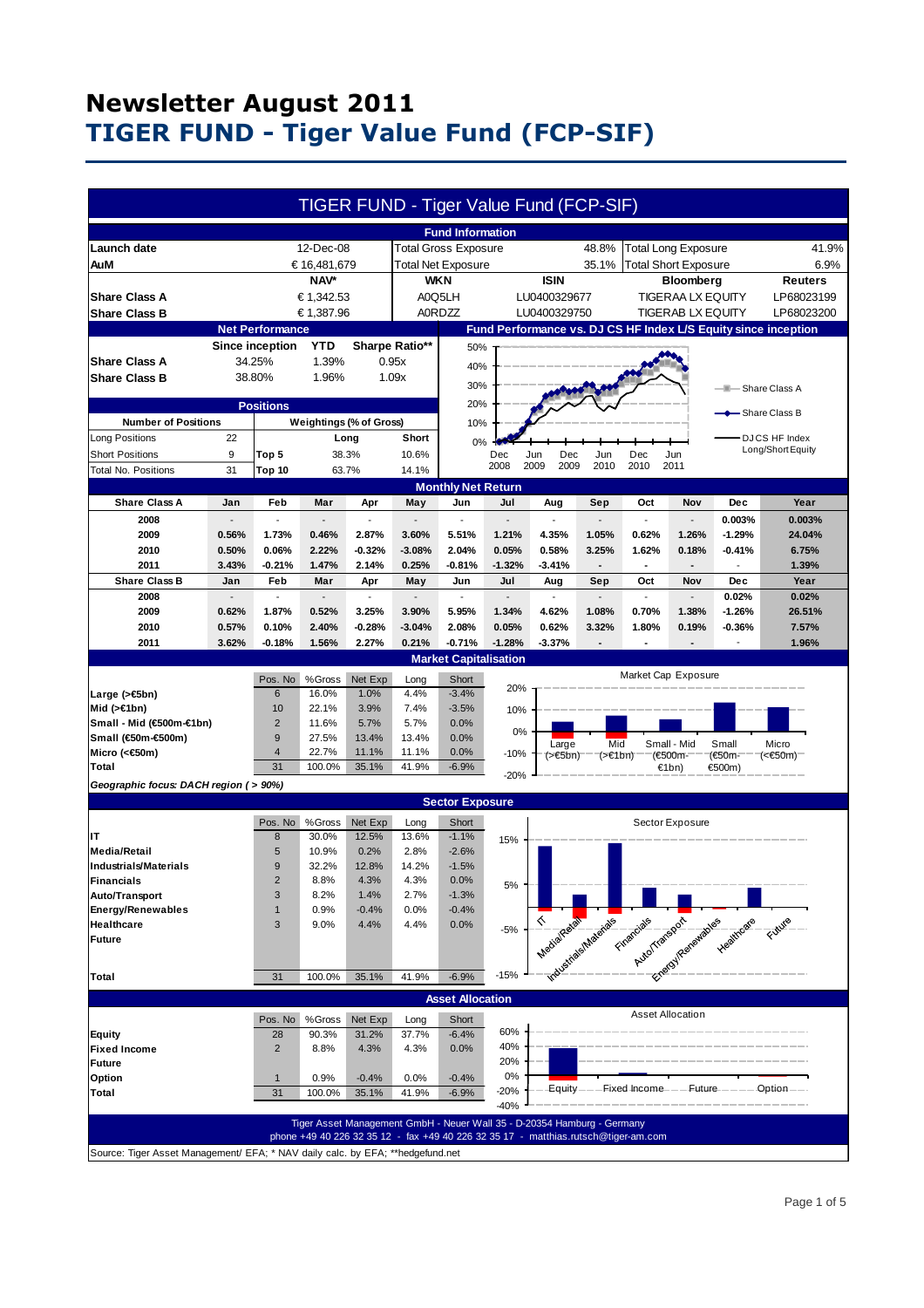# **Tiger Value Fund – August 2011**

## **O Returns: -3.41% (class A)/-3.37% (class B)**

 In August the Tiger Value Fund had a negative net return of 3.41% for share class A and 3.37% for share class B, making a cumulative positive net return of  $+1.39\%$  /  $+1.96\%$  in the year-to-date and  $+34.25\%$  /  $+38.80\%$  since inception (share class A/B).

## **O Commentary: Worst German market sell-off since 2008**

In August the DAX and MDAX lost around 19% and 13% respectively, while the Tiger Value Fund lost 3.4%. Unfortunately only c50% of the decline of our long positions was compensated via profit takings on single shorts and future hedges.

During August the Fund's net exposure ranged from  $+40\%$  to  $+11\%$  (beta adjusted). After the first sell off and immediate rebound at the beginning of August we reduced our net exposure to below 20%. Unfortunately the stock market reversal was too short-lived and the Fund suffered during the second sell off again. In addition our long positions started to decouple from general market swings as many of our small cap positions didn't profit from the rebound at month end. Currently around 50% of our long positions are defensive growth businesses with an average FCF Yield > 20%.

The largest contributor was SMA Solar which skyrocketed after its earnings announcement adding +61bp to the Fund's performance. Our core investments in BWIN.PARTY (6x adj. PER 2012), Francotyp-Postalia (3x adj. PER 2011) and bet-at-home (3x adj. PER 2011) were our largest detractors which cost the Fund -255bp. We slightly increased our stakes in these core holdings after the stocks tumbled  $> 20\%$  and we are confident that these investments will show solid earnings growth even during a recession in 2012.

Our single shorts attributed +206bp and our DAX/MDAX Future hedge attributed +139bp. We booked our profits on most of our single shorts and future hedges during the month.

### **O Discussion: BWIN.PARTY – strong cash flows, growth and catalysts**

BWIN.PARTY digital entertainment (BPTY.L, GBP 1.2), the no. one European online gaming operator, is one of our largest holdings.

Our view is that the stock price does not reflect a) BPTYs solid H1 earnings, confirmed guidance, higher merger synergies and poker market share gains, b) the upcoming US liberalization and c) the new Schleswig-Holstein (SH) online gambling law, passed on 14 Sept (Germany: c40% of BPTYs EBITDA); with a 20% gross profit tax the new SH law should allow for a growth market in Germany post regulation. We believe that any fear that the new SH law may be changed to the disadvantage of the industry is unjustified and would expect that the other 15 German states adopt the SH law which is in-line with EU law. Even if the remaining states don't find an agreement, in our view gambling operators who hold a SH license are allowed to take bets from citizens across Germany.

Given the Eur 75m share buy-back (6% of the outstanding shares) which just started and the upcoming potential US liberalization news in October, BPTYs medium term risk reward is compelling. Also with a FCF Yield  $> 15\%$ , a PER 2012e of around 6x and its strong growth prospects the valuation of BPTY looks undemanding.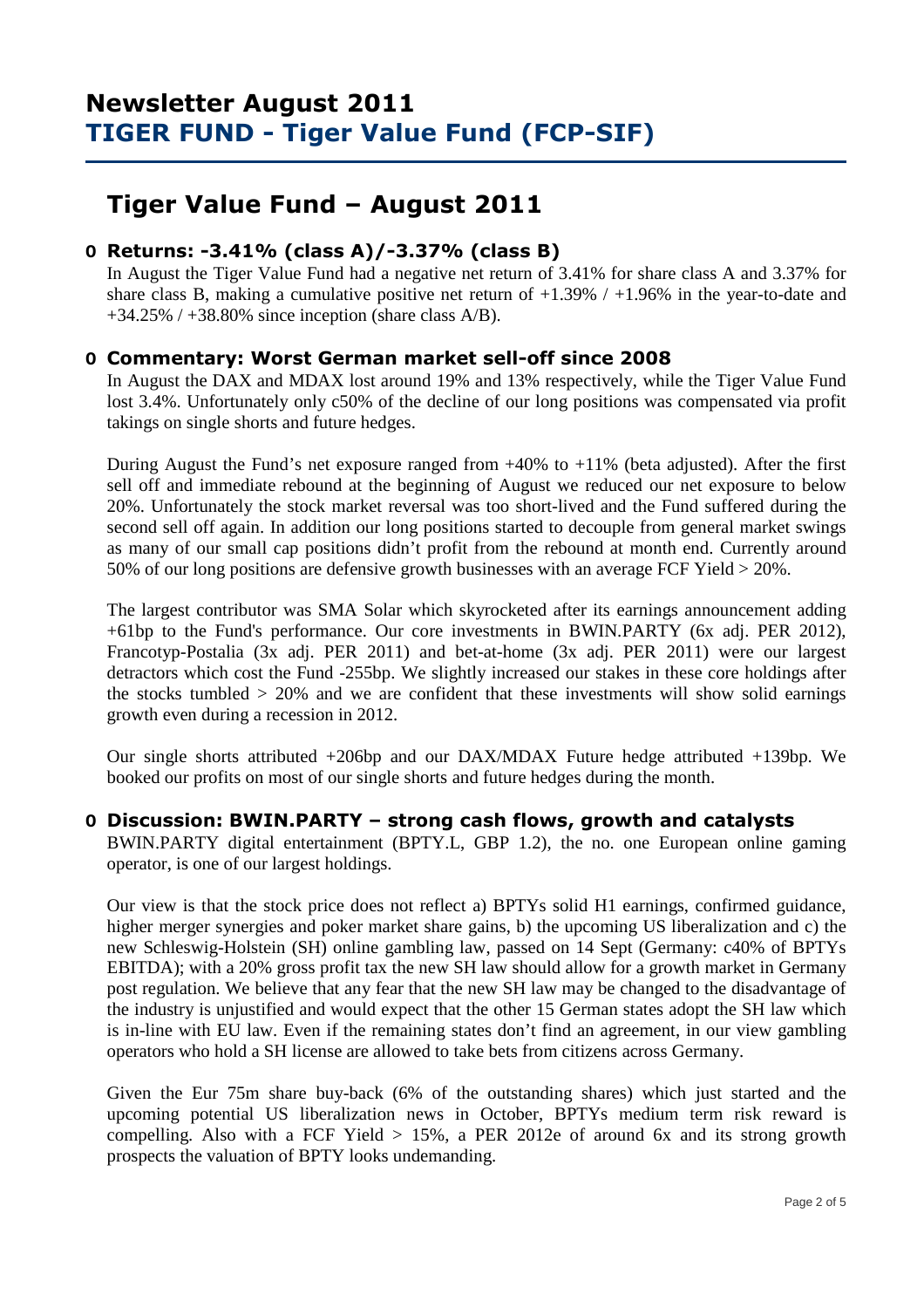## **o Outlook: No Greek Exit from the Euro Area?**

The key theme over the last weeks has been the fear that Greece will exit the Euro Area. This actually would have large negative effects on the remaining Euro countries. Further it would increase the pressure on the remaining weak Euro countries as a taboo would be broken that countries do not leave the Euro Area. After the Greek Exit has become a less likely scenario, markets started to rebound this week.

We expect European equity markets to stay highly volatile as long as European politicians have not found a clear response to their debt problems and believe that markets now have priced in a recession for 2012.

We will continue to keep the Fund at low exposure levels and favor defensive investments. Our focus is likely to be on mid caps with sufficient trading volumes.

We are delighted with our new subscriptions which lifted the Tiger Value Fund assets to around Eur 21m in September. Our next subscription deadline for the Tiger Value Fund is 23 September 2011, 5pm.

If you require further information or have any questions regarding the fund, how to invest in the fund or anything else please feel free to contact us via phone at +49(0)402263235-12 or e-mail at matthias.rutsch@tiger-am.com.

## *The Tiger Value Fund Desk, 16th September 2011.*

 *Matthias Rutsch Marc Schädler*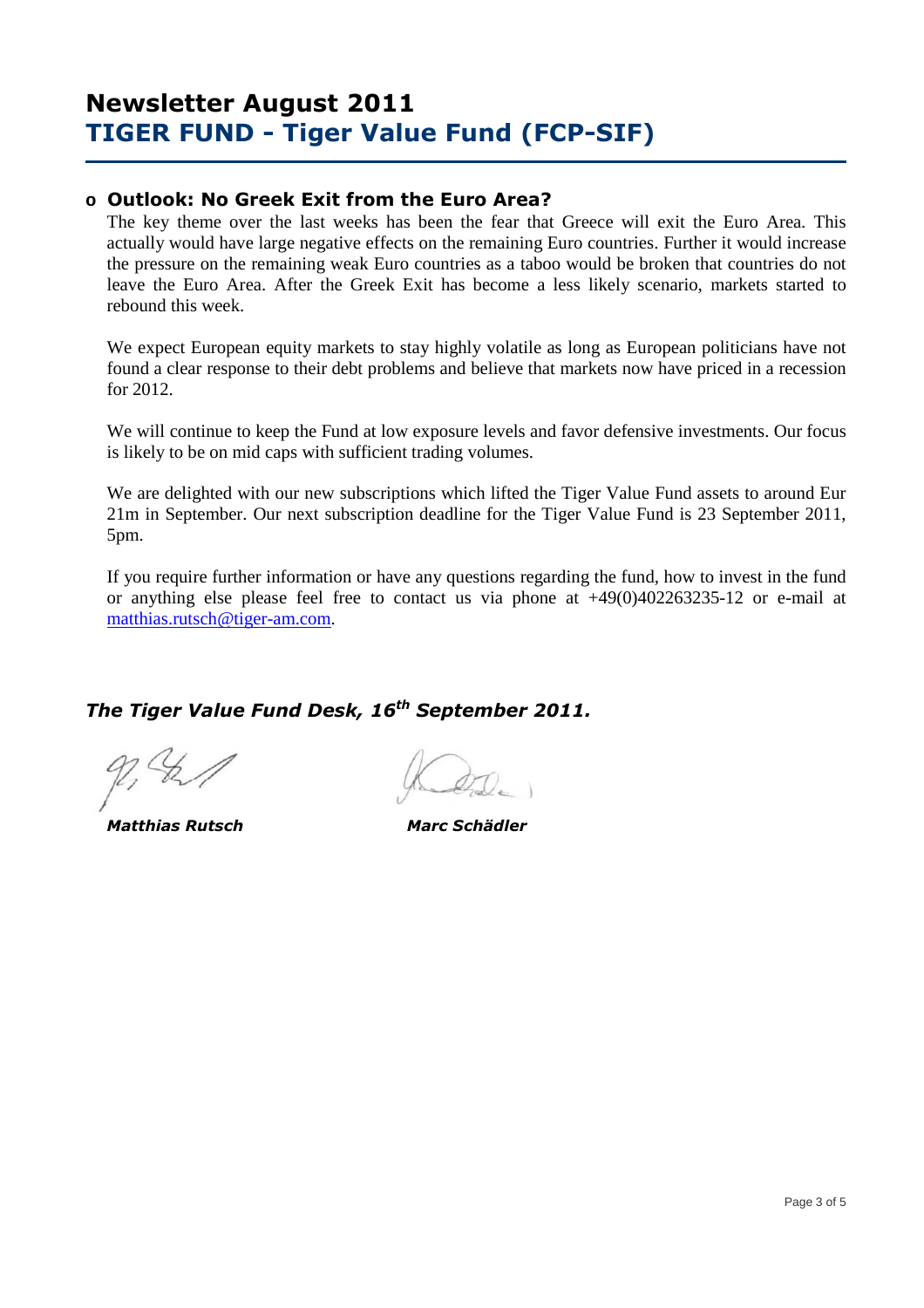### **Objectives**

The objective is to identify undervalued companies with external catalysts and/or initiate pro-active measures to create shareholder value. The fund aims for a 5 year return of 10-15% p.a. with strong focus on capital preservation.

### **Investment Strategy**

The Investment Advisor is a fundamental long-short equity stock-picker. The fund seeks undervalued small and midcap companies where a number of issues, which in our opinion can be improved, are sub-optimizing the company's public market value. For each position we perform a detailed research process including a 360 degree research approach and 10 point scoring system.

The managers foresee a direct dialog with the company as well as with other shareholders to support management to initiate value creating measures. Their partner network i.e. other shareholders, consultants, sector experts, media etc. will help to impact positive change.

The fund intends to engage in 15-30 long investments with a target net long exposure of around 50%. The geographic focus is likely to be Germany, Switzerland and Austria.

| <b>Fund Information</b>   |                               | <b>Fee Structure and Risk Management</b> |                           |
|---------------------------|-------------------------------|------------------------------------------|---------------------------|
| Currency                  | <b>EUR</b>                    | Admin/Custodian Fee                      | Up to 0.49%               |
| Legal Entity              | <b>FCP-SIF</b>                | Advisory (Mgmt) Fee                      |                           |
| <b>Fund Domicile</b>      | Luxembourg                    | Share Class A                            | 2.0%                      |
| <b>Fund Structure</b>     | Open-ended multi-class        | Share Class B                            | 1.5%                      |
| Style mandate             | Long/Short and Value Activist | Performance Fee                          |                           |
| <b>Investment Minimum</b> |                               | Share Class A                            | 20%                       |
| Share Class A             | € 125,000                     | Share Class B                            | 15%                       |
| Share Class B             | € 5,000,000                   | Hurdle Rate                              | None                      |
| Sub. Frequency            | Monthly                       | Highwater Mark                           | Yes.                      |
| Red. Frequency            | Monthly                       | Eligible Investors                       | See Issue Document        |
| <b>Redemption Notice</b>  |                               | Leverage                                 | Maximum 200% of NAV       |
| Share Class A             | 3 months                      | Fund Benchmark                           | DJ CS HF Index L/S Equity |
| Share Class B             | 6 months                      |                                          |                           |

#### **Fund Advisor Details and Service Providers**

| <b>Investment Advisor</b> | Tiger Asset Management GmbH; Neuer Wall 35; D-20354 Hamburg        |
|---------------------------|--------------------------------------------------------------------|
| <b>Contact</b>            | Matthias Rutsch, +49 40 226 32 35 12, matthias.rutsch@tiger-am.com |
| <b>Sub-Advisor</b>        | PHZ Privat- und Handelsbank Zürich AG                              |
| <b>Management Company</b> | Alceda Fund Management SA                                          |
| <b>Prime Broker</b>       | SEB AB                                                             |
| <b>Administrator</b>      | European Fund Administration SA                                    |
| <b>Custodian</b>          | SEB SA                                                             |
| <b>Auditor</b>            | <b>PriceWaterhouseCoopers</b>                                      |